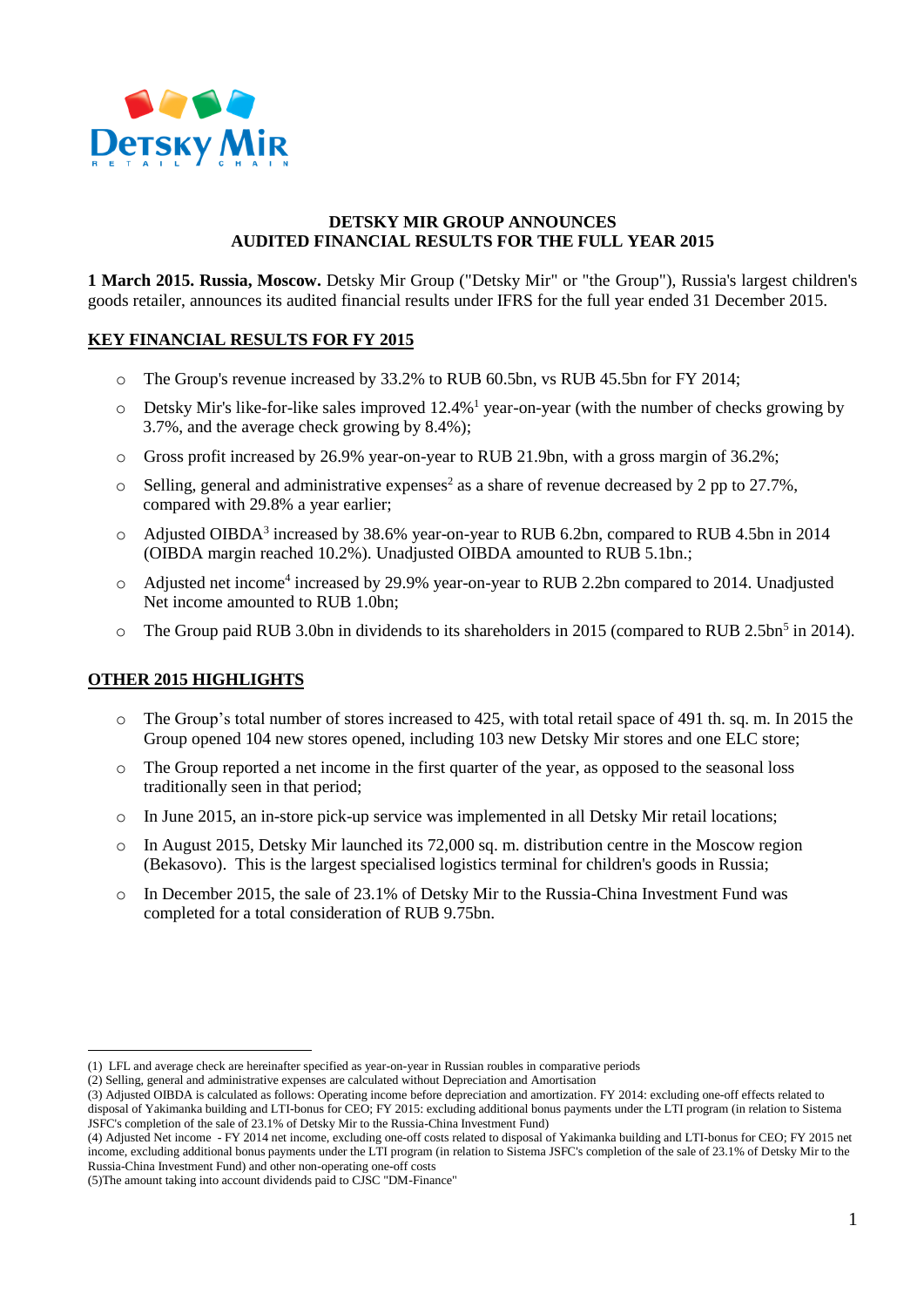# **Vladimir Chirakhov, CEO of Detsky Mir Group said:**

*"In terms of business growth and efficiency improvements, 2015 was a key year for the Group. Detskiy Mir adapted to the new economic realities while maintaining its rapid growth rates, enabling it to strengthen its leading position in the children's goods market.*

*The Group continued to implement its expansion programme, opening 104 new stores, a Company record. The total number of stores increased to 425 in 2015. We continued to expand in Kazakhstan, with the opening of a new store in Astana.*

*The Group's revenue increased by 33.2% year-on-year. The main driver of revenue came from existing stores, which is reflected in a 12.4% year-on-year rise in like-for-like sales, while the like-for-like increase in the number of purchases made (number of checks) was 3.7% year-on-year.*

*Selling, general and administrative expenses as a share of revenue dropped by 2 pp, which we achieved primarily as a result of a number of operational efficiency initiatives. Launching our own DC in Bekasovo (Moscow region) was one of the key efficiency projects. Our own warehouse will enable us to reduce logistics costs, increase centralisation and improve inventory management, which will lead to higher turnover.*

*Detsky Mir Group paid record dividends in 2015 of RUB 3.0 billion, demonstrating once again our commitment to shareholder value.*

*Detsky Mir Group is the largest employer in the children's goods segment. In 2015, we created around 1,500 new jobs in dozens of regions around country and our average headcount increased by more than 20% year-onyear to 8,517 employees.*

*We are absolutely confident that 2016 will bring new opportunities for growth and efficiency improvements. We intend to continue implementing our retail chain development programme, and we intend to open at least 50 new stores in 2016."*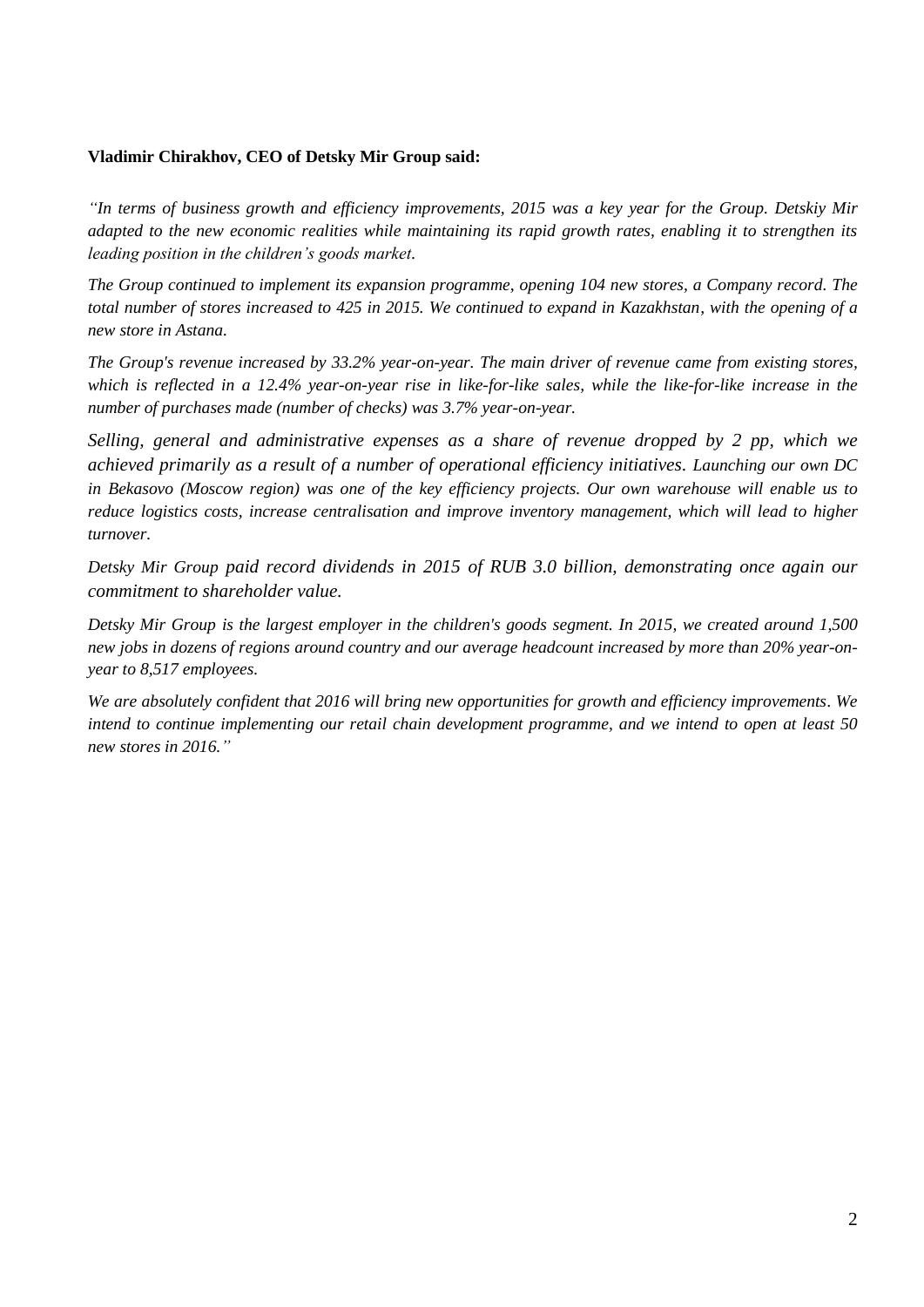### **FINANCIAL RESULTS FOR 2011-2015**

|                                                          | 2011         | 2012   | 2013   | 2014   | 2015   | 2014-2015,<br>% change |
|----------------------------------------------------------|--------------|--------|--------|--------|--------|------------------------|
| <b>Number of stores</b>                                  | 150          | 216    | 252    | 322    | 425    | 32%                    |
| Detsky Mir stores                                        | 149          | 195    | 224    | 278    | 381    | 37%                    |
| <b>ELC</b> stores                                        | $\mathbf{0}$ | 20     | 27     | 43     | 44     | 2%                     |
| Selling space (K sq m)                                   | 236          | 291    | 320    | 390    | 491    | 26%                    |
|                                                          |              |        |        |        |        |                        |
| Revenue                                                  | 23,007       | 27,624 | 36,001 | 45,446 | 60,544 | 33%                    |
| % of LFL sales growth                                    | 14.9%        | 5.6%   | 13.4%  | 13.6%  | 12.4%  |                        |
| Revenue per sq m <sup>6</sup><br>$(RUB$ thousand /sq. m) | 102          | 105    | 118    | 128    | 137    | 7%                     |
| Online sales <sup>7</sup>                                | 40           | 127    | 227    | 443    | 1,260  | 184%                   |
| Share of online sales                                    | 0.2%         | 0.5%   | 0.6%   | 1.0%   | 2.1%   |                        |
| COGS                                                     | 14,235       | 16,681 | 22,093 | 28,183 | 38,640 | 37%                    |
| % of revenue                                             | 61.9%        | 60.4%  | 61.4%  | 62.0%  | 63.8%  |                        |
| <b>Gross income</b>                                      | 8,772        | 10,943 | 13,908 | 17,263 | 21,904 | 27%                    |
| Margin, %                                                | 38.1%        | 39.6%  | 38.6%  | 38.0%  | 36.2%  |                        |
| Gross income per sq $m6$<br>$(RUB$ thousand /sq m)       | 39           | 42     | 46     | 48     | 50     | 4%                     |
| SG&A <sup>8</sup>                                        | 8,026        | 9,326  | 11,155 | 13,523 | 16,771 | 24%                    |
| % of revenue                                             | 34.9%        | 33.8%  | 31.0%  | 29.8%  | 27.7%  |                        |
|                                                          |              |        |        |        |        |                        |
| Adjusted OIBDA <sup>9</sup>                              | 806          | 1,655  | 2,771  | 4,463  | 6,185  | 39%                    |
| Margin, %                                                | 3.5%         | 6.0%   | 7.7%   | 9.8%   | 10.2%  |                        |
| <b>OIBDA</b>                                             | 806          | 1,655  | 2,771  | 4,910  | 5,122  | 4%                     |
| Margin, %                                                | 3.5%         | 6.0%   | 7.7%   | 10.8%  | 8.5%   |                        |
| <b>Adjusted Net income<sup>10</sup></b>                  | $-217$       | 428    | 1,153  | 1,685  | 2,189  | 30%                    |
| Margin, %                                                | $-0.9%$      | 1.5%   | 3.2%   | 3.7%   | 4.0%   |                        |
| Net income                                               | $-217$       | 428    | 1,153  | 2,043  | 976    | $-52%$                 |
| Margin, %                                                | $-0.9%$      | 1.5%   | 3.2%   | 4.5%   | 1.6%   |                        |
|                                                          |              |        |        |        |        |                        |
| <b>TOTAL Debt</b>                                        | 4,039        | 2,998  | 5,922  | 9,716  | 18,359 | 89%                    |
| Cash and cash equivalents                                | 2,423        | 1,631  | 860    | 1,670  | 1,934  | $16\%$                 |
| <b>Adjusted Net Debt<sup>11</sup></b>                    | 1,616        | 1,366  | 5,062  | 8,046  | 11,550 | 44%                    |
| Net debt                                                 | 1,616        | 1,366  | 5,062  | 8,046  | 16,425 | 104%                   |
| Adjusted Net Debt / Adjusted<br><b>OIBDA</b>             | 2,0x         | 0,8x   | 1,8x   | 1.8x   | 1.9x   |                        |
| Net debt/ OIBDA                                          | 2,0x         | 0,8x   | 1,8x   | 1.6x   | 3.2x   |                        |

1

<sup>(6)</sup> Calculated per average space for the period

<sup>(7)</sup> The indicator includes all online orders on the website - www.detmir.ru, including home delivery to customers and in store pick-up

<sup>(8)</sup> Selling, general and administrative expenses are calculated without Depreciation and Amortisation

<sup>(9)</sup> Adjusted OIBDA is calculated as follows: Operating income before depreciation and amortization. FY 2014: excluding one-off effects related to disposal of Yakimanka building and LTI-bonus for CEO; FY 2015: excluding additional bonus payments under the LTI program (in relation to Sistema JSFC's completion of the sale of 23.1% of Detsky Mir to the Russia-China Investment Fund)

<sup>(10)</sup> Adjusted Net income - FY 2014 net income, excluding one-off effects related to disposal of Yakimanka building and LTI-bonus for CEO; FY 2015 net income, excluding additional bonus payments under the LTI program (in relation to Sistema JSFC's completion of the sale of 23.1% of Detsky Mir to the Russia-China Investment Fund) and other non-operating one-off costs

<sup>(11)</sup> The ratio is adjusted for the repayment under the loan agreement №381-FZ dated 03.07.2013 to CJSC "DM-Finance" (Sistema) at the end of January 2016. Cash was directed on repayment of the part of Detsky Mir's revolving debt